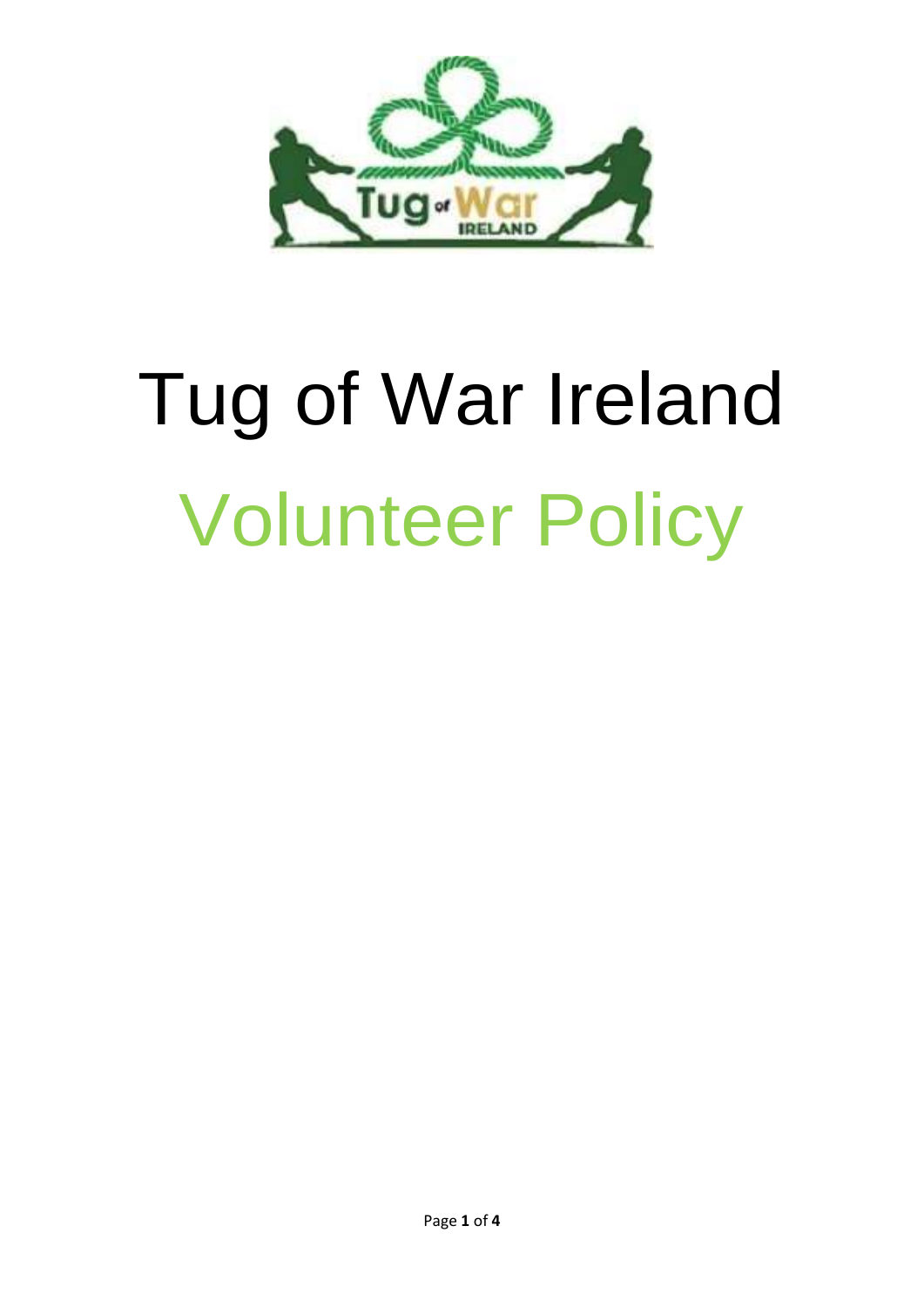| Revision     | Date     | <b>Amendments</b>      | <b>Approved by</b> |
|--------------|----------|------------------------|--------------------|
| $\mathbf{1}$ | 19.11.21 | Introduction of policy |                    |
|              |          |                        |                    |
|              |          |                        |                    |
|              |          |                        |                    |
|              |          |                        |                    |
|              |          |                        |                    |
|              |          |                        |                    |
|              |          |                        |                    |
|              |          |                        |                    |
|              |          |                        |                    |
|              |          |                        |                    |
|              |          |                        |                    |
|              |          |                        |                    |
|              |          |                        |                    |
|              |          |                        |                    |
|              |          |                        |                    |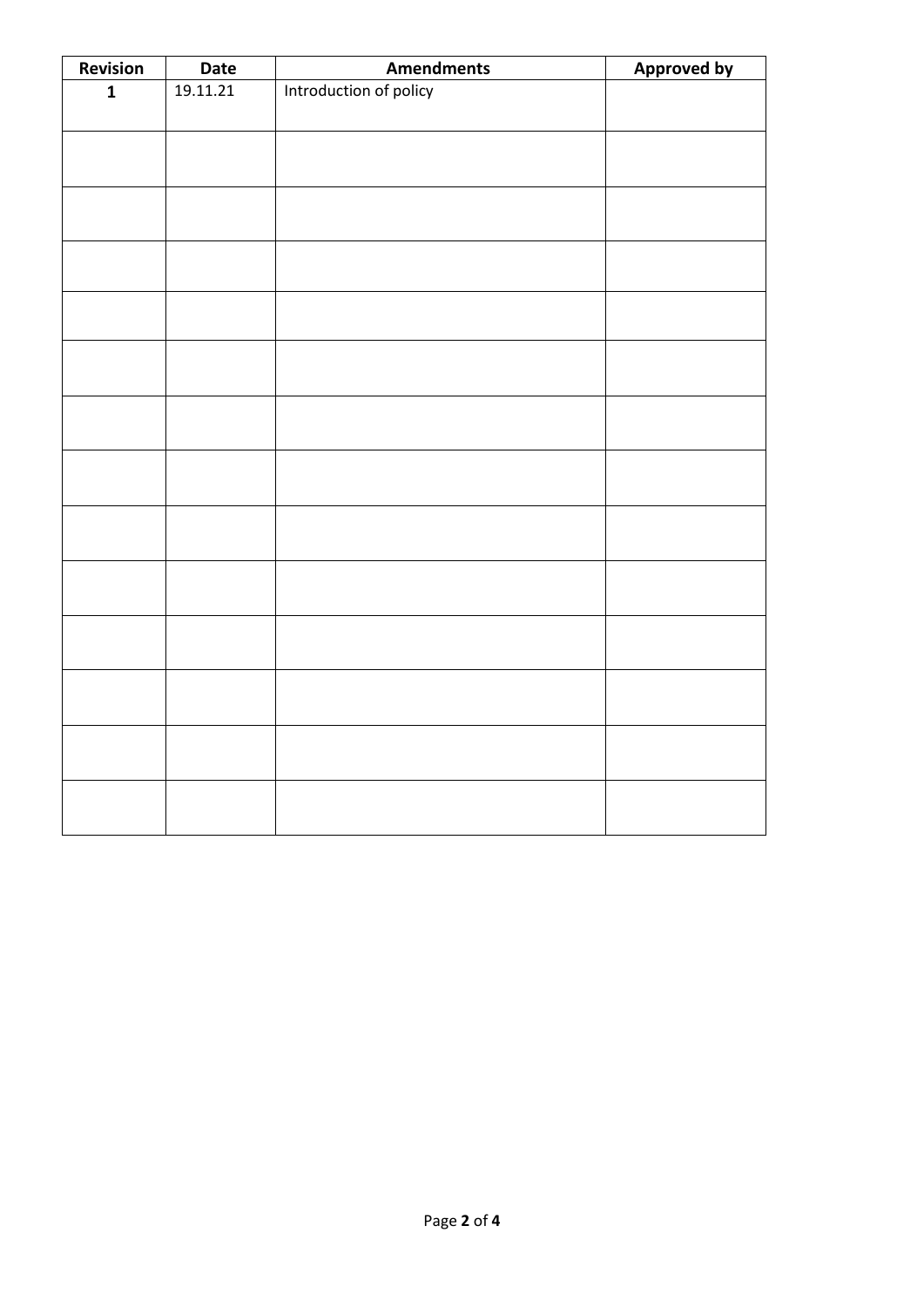#### **1. General**

Tug of War Ireland (T.O.W.I.) recognises the need and benefits of volunteers who generously donate their time, skills, efforts and other resources for the betterment of the sport at all levels.

Tug of War Ireland is committed to encourage all club members to volunteer: -

- To be part of our Committee(s).
- To provide different skills and perspective.
- Safely assist T.O.W.I in satisfying the needs of our member & Stakeholders.
- Support a positive image of T.O.W.I

#### **2. Purpose**

This policy is intended to provide guidance on all aspects of volunteering in our sport and to ensure that volunteers working for T.O.W.I are involved in meaningful tasks, and work in conditions that are safe where their work input is fulfilling and appreciated. It supplements the safeguarding procedures and policies.

### **3. Procedures**

#### **a) Induction**

• Where **relevant**, all volunteers are obliged to undertake a period of training to ensure correct methodology and familiarity with relevant health and safety legalisation, and T.O.W.I policies and objectives.

#### **b) Recruitment/Supervision**

- Volunteers shall be engaged at the discretion of the Board of T.O.W.I .
- The Board has primary responsibility for the co-ordination and supervision of work undertaken by volunteers. Volunteers shall carry out their work and duties assigned by the Board.
- On certain tasks, volunteers shall receive appropriate supervision in the performance of their role(s).
- Garda Vetting and references (safe recruitment) are always completed if the role requires it; other checks may also be completed (for example, ascertaining professional qualifications). Volunteers are always advised in advance of the intention to make these checks. If they refuse permission and cannot provide an acceptable reason, they will not be considered for placement.
- Formal appointments are made only after the role description has been agreed and all necessary safe recruitment checks have proved acceptable. No placements are made unless the requirements of the volunteer can be met.
- Placements may be subject to an initial trial period. At this point, volunteers may continue in their current role, be reassigned to a more suitable role, or be asked to leave.
- **Volunteers to Committees must agree Terms of Reference for that Committee, comply with insurance & garda vetting cover where appropriate.**

#### **4. Policy**

#### **a) Duty of Care**

T.O.W.I has a duty of care to ensure the volunteer's safety, health and welfare at work as far as is reasonably practicable.

#### **Equality**

All volunteers are entitled to equal and fair treatment. T.O.W.I will endeavour to provide training on issues such as equality, bullying, victimisation and discrimination. They should all be made aware of the arrangements in place if they have a problem and if they want to escalate them to the Secretary of T.O.W.I.

#### **b) Best Practice**

When T.O.W.I takes on a volunteer(s), it should be operating on a "best practice policy". This will ensure that they are treated fairly and enjoy their time as a volunteer while also protecting the needs and best interest of T.O.W.I. All volunteers shall as far as possible:

- Be protected from harm.
- Follow the rules/policies of T.O.W.I including health and safety in their work.
- Be relieved of liability for acts performed within the scope of their volunteering work.